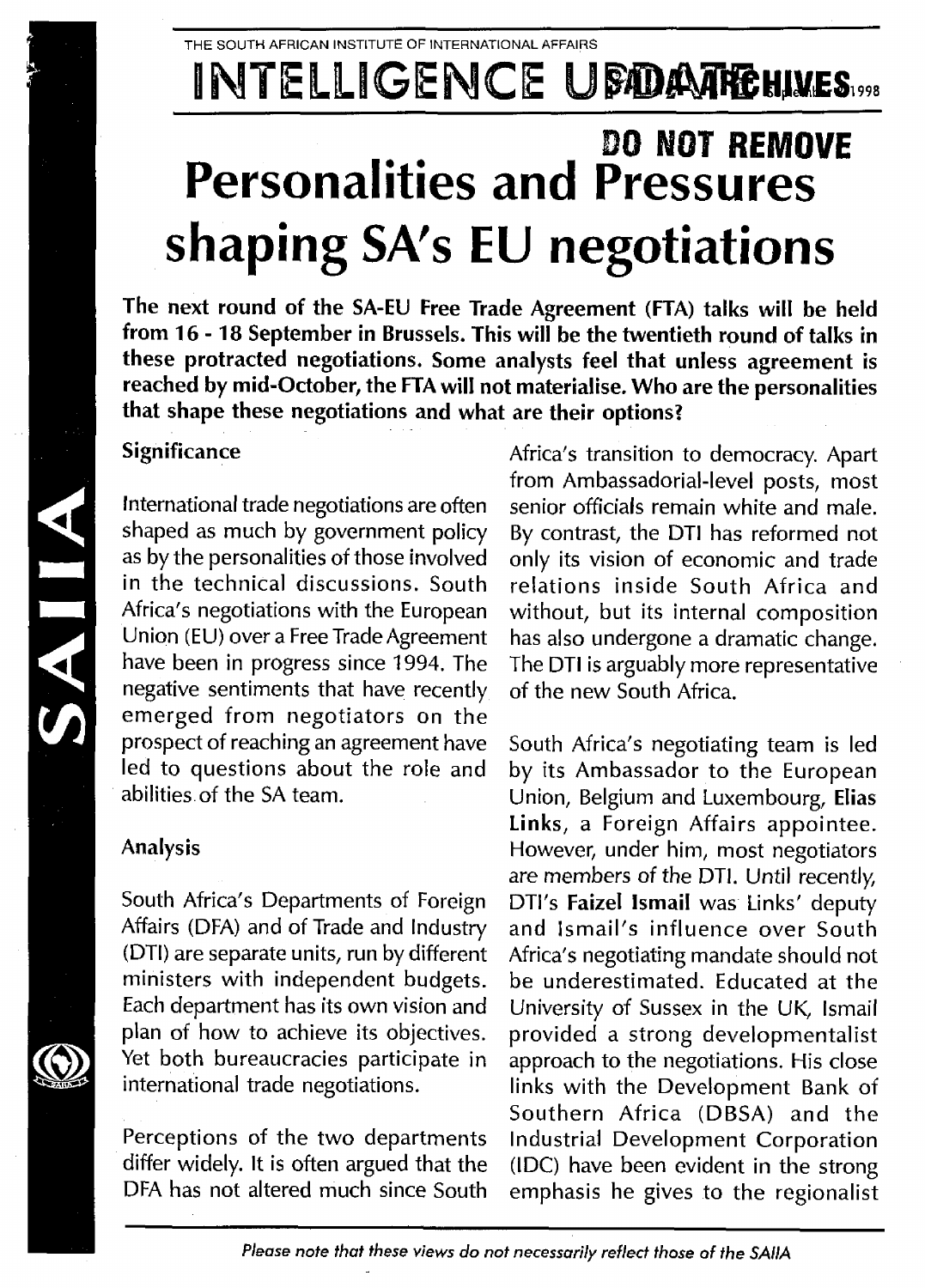expect DFA to have the broad<br>vision  $\frac{1}{2}$  he that vision — be that developmental, or otherwise — of relations with the region and the world; and DTI to be exclusively concerned with the details of tariff liberalisation and the financial benefits that could be gained for South Africa.)

This approach has resulted in considerable and conflicts. During one of the recent delays to the finalisation of South Africa's negotiating rounds, DTI officials decided to Brussels the reasons for such delays — a Brussels the team telephoned their Minister, basing of most of the DTI negotiating team in Pretoria and not Brussels. This has not objections, only contributed to a lack of communication between the two parties, Tensions between DFA and DTI members

"The tensions between DFA and DTI have evidently spilled over into the personal arena"

approach to development. **Mfundu Nkuhlu,** Ambassador Links has a strong academic background, having been attached to the relations section, said at the time of finalising University of the Western Cape (UWC) for a<br>South Africa's negotiating mandate with the long period before serving in the Department South Africa's negotiating mandate with the long period before serving in the Department<br>EU that his sector's responsibility was to of Finance. He is an approachable and of Finance. He is an approachable and "police and monitor other sections of the DTI accomplished diplomat  $\frac{1}{x}$  eliciting positive which are responsible for promoting trade reports from his counterparts in the EU. which are responsible for promoting trade reports from his counterparts in the EU.<br>relations with other parts of the world" and However, some DTI representatives relations with other parts of the world" and However, some DTI representatives<br>that it was "imperative that we evaluate each apparently are not always in agreement with that it was "imperative that we evaluate each apparently are not always in agreement with and every relationship against the policies his leadership style. Some DTI officials have and every relationship against the policies his leadership style. Some DTI officials have that we hold for the region". (This, on its argued that the negotiations should not be argued that the negotiations should not be own, is an unusual situation, as one would led by a DFA-appointee. Their respective

approaches to the process has also differed: the DTI has tended to be more confrontational in *reaction to* the EU's proposals. The Ambassador, by contrast, has been seen to be more willing to explore alternatives not proposed in the European mandate. This has resulted in a number of tense moments

negotiating rounds, DTI officials decided to negotiating mandate. Pretoria's launch a walk-out due to seemingly commitment to development issues insurmountable differences between South necessitated consultation with the region Africa and the EU, leaving a meeting preceding<br>and the register of progress on the talks between senior officials. Although the baress on the talks between senior officials. Although the Development representatives from DFA who were present Southern African Development representatives from DFA who were present Community's (SADC) free trade protocol opposed the walk-out, they were signed in August 1996. In the interim, outnumbered by their DTI colleagues. Upon Ambassador Links was left to explain to arrival at the South African Embassy in situation creating considerable frustrations Alec **Erwin,** in Pretoria to inform him of on both sides. Tension between DTI and events. Minister Erwin reportedly ordered DFA officials has been exacerbated by the them back into the meeting, arguing that they basing of most of the DTI negotiating team had no better forum in which to voice their

but also to a difference in perception of have evidently spilled over into the personal the state of, and approach required to, the arena. Although officials would be loathe to negotiations. make the connection, Faizel Ismail's recent